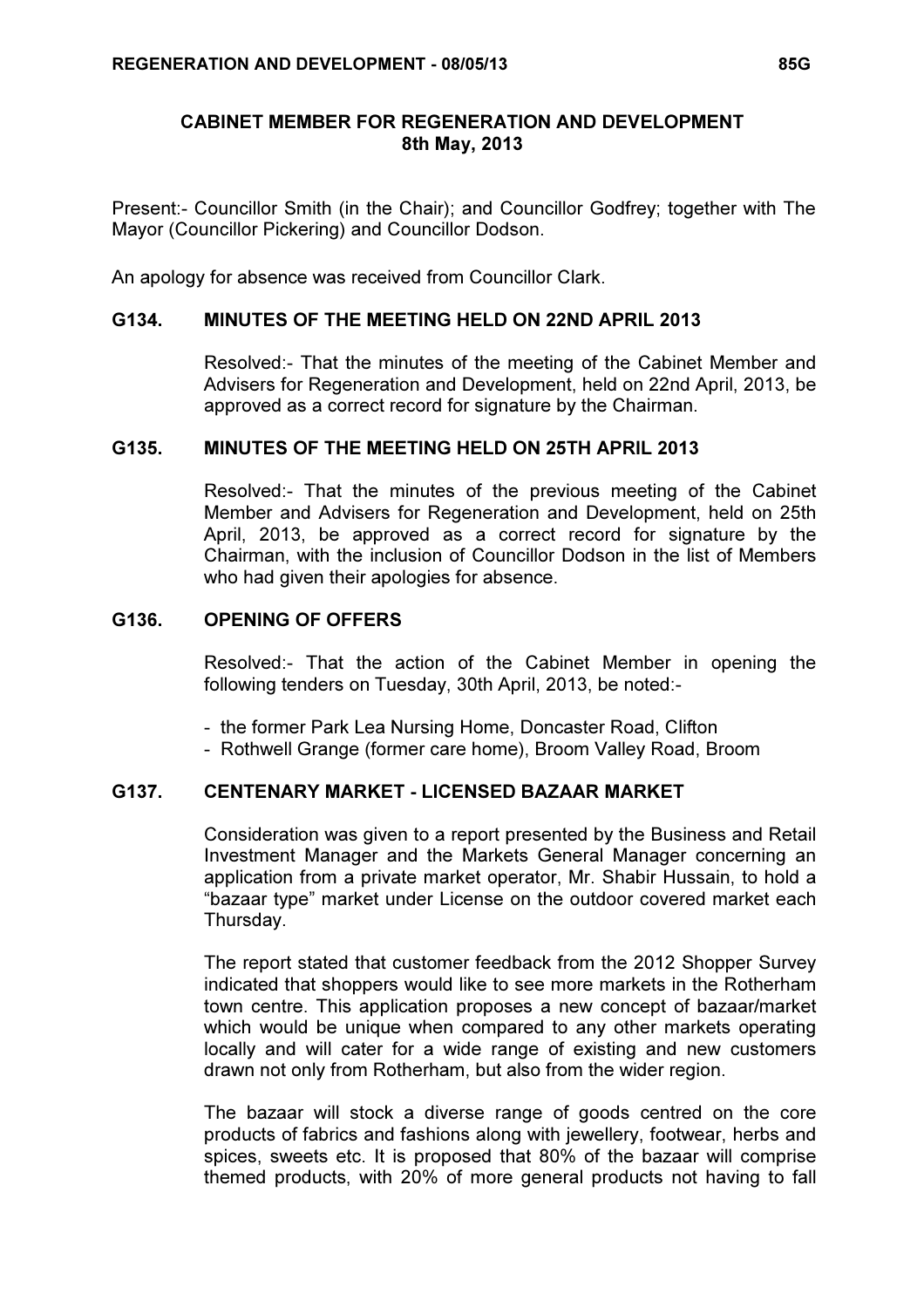with that category. Existing traders of the Rotherham Market will be able to apply to take a stall at the Bazaar. Trading as "The Bazaar," it would operate on similar lines to the one which has been established successfully by Mr. Shabir Hussain on Leeds outdoor market each Wednesday.

Members were informed of the proposal to offer a license to operate the Bazaar for a trial period of one year, with the option to extend this licence for a further two years if successful. Subject to the requirements and controls put in place by the license agreement which would be enforced by the Council, the operator would be responsible for the general operation of the bazaar each week including trader recruitment, stall allocation, site cleaning etc., together with full responsibility for meeting the costs of all marketing, signs and promotions.

Resolved:- (1) That the report be received and its contents noted.

(2) That Mr. Shabir Hussain of Select 2 Limited, trading as "The Bazaar" be licensed to hold the themed Bazaar each Thursday on the Centenary Market outdoor covered market for a trial period of twelve months.

(3) That progress reports about the operation of the Bazaar be submitted to future meetings of the Cabinet Member and Advisers for Regeneration and Development.

# G138. EXEMPTION FROM STANDING ORDERS - REPAIRS AND MAINTENANCE CONTRACT - RIVERSIDE HOUSE

 Consideration was given to a report presented by the Corporate Facilities Manager proposing an exemption from contract standing orders to allow NG Bailey to continue to provide the annual servicing and maintenance of Riverside House. The report stated that this proposal will enable the Council to meets its contractual health and safety obligations and maintain Riverside House in accordance with the terms of the lease. An exemption from contract standing orders will allow the Council the time required to assess the full servicing requirements for the building, after which the maintenance works will be commissioned in the most effective way, in accordance with Standing Orders.

Resolved:- (1) That the report be received and its contents noted.

(2) That the contract for the servicing and maintenance of Riverside House be exempt from the provisions of standing order 48.2 (requirement to invite between 3 and 6 tenders for contracts with a value of over £50,000) and the contract awarded to NG Bailey, in accordance with the details contained in the report now submitted.